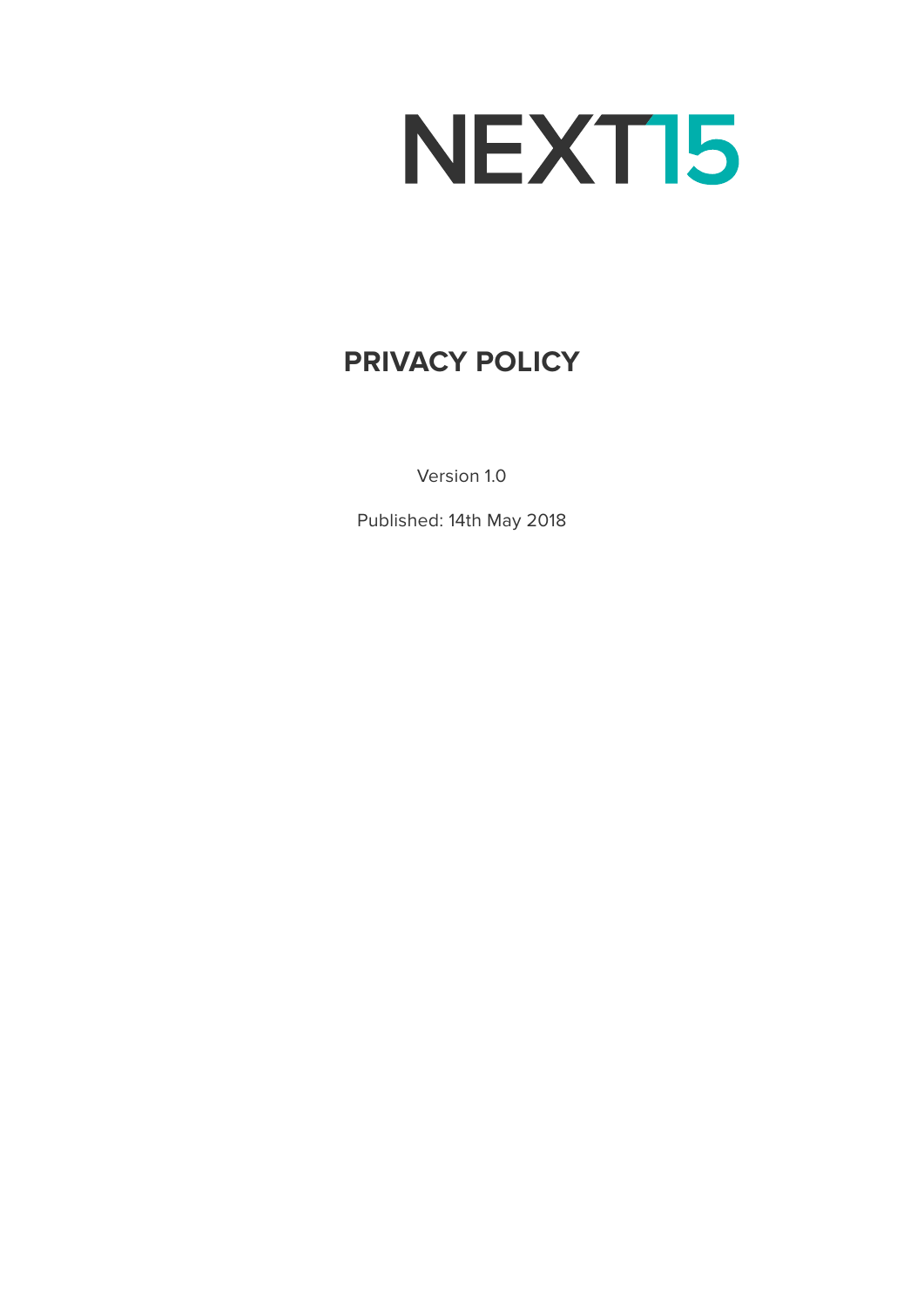# **Welcome to Next 15's privacy policy.**

Next 15 respects your privacy and is committed to protecting your personal data. This privacy notice will inform you as to how we look after your personal data, and tell you about your privacy rights and how the law protects you.

- **1. [Important information and who we are](#page-2-0)**
- **2. [The data we collect about you](#page-3-0)**
- **3. [How is your personal data collected](#page-4-0)**
- **4. [How we use your personal data](#page-5-0)**
- **5. [Disclosures of your personal data](#page-8-0)**
- **6. [International transfers](#page-8-0)**
- **7. [Data security](#page-9-0)**
- **8. [Data retention](#page-9-0)**
- **9. [Your legal rights](#page-10-0)**
- **10. [Glossary](#page-11-0)**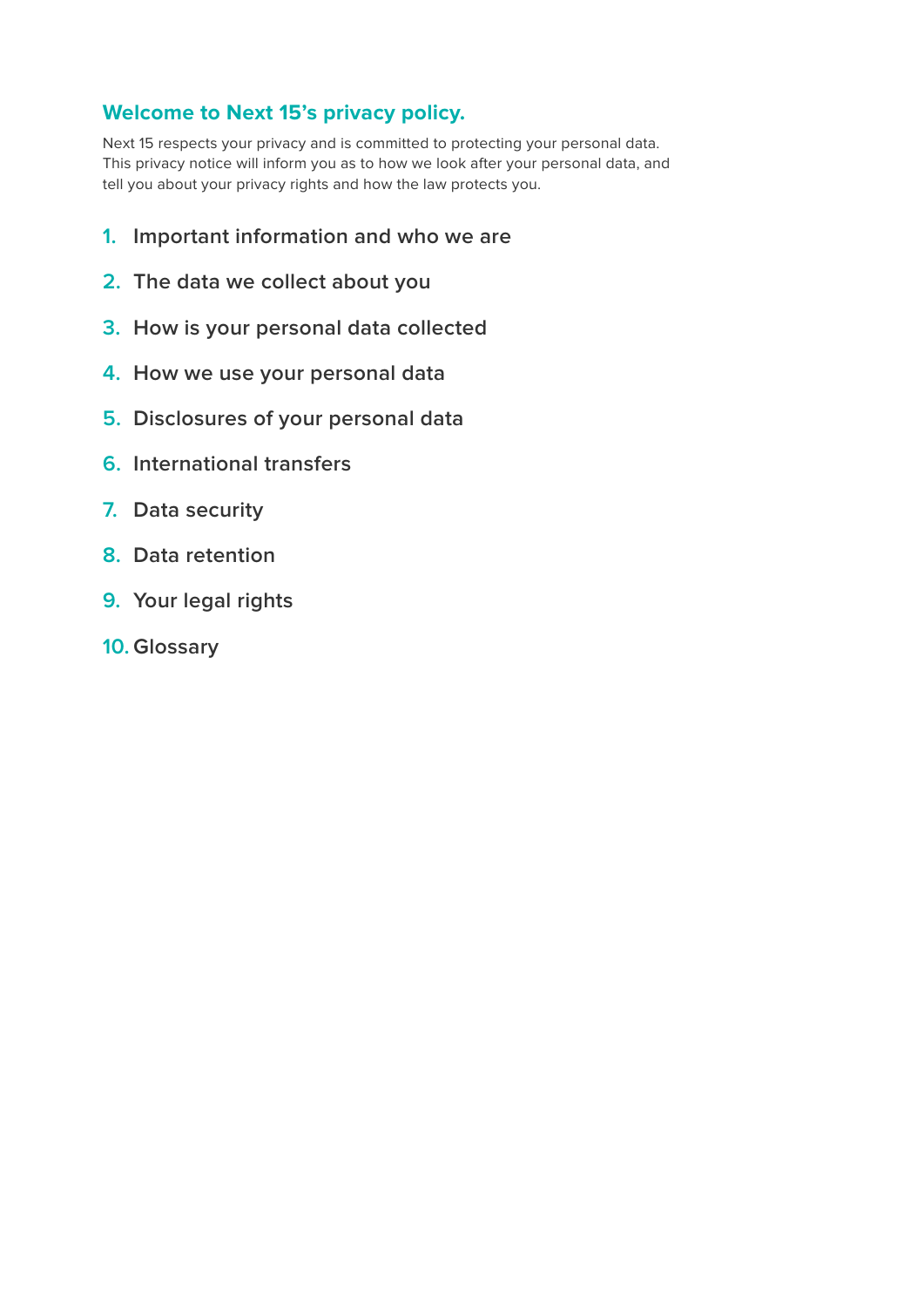#### <span id="page-2-0"></span>**1. Important information and who we are**

#### **We use the following cookies:**

This privacy notice aims to give you information on how Next 15 collects and processes your personal data through your use of this website and in the course of its business, including any data you may provide through this website when you sign up for updates from us.

This website is not intended for children and we do not knowingly collect data relating to children.

It is important that you read this privacy notice together with any other privacy notice or fair processing notice we may provide on specific occasions when we are collecting or processing personal data about you so that you are fully aware of how and why we are using your data. This privacy notice supplements the other notices and is not intended to override them.

#### **Controller**

Next Fifteen Communications Group plc is the controller and responsible for your personal data (collectively referred to as "Next 15", "we", "us" or "our" in this privacy notice).

Next 15 is a marketing agency group made up of different companies globally, details of which can be found here https://www.next15.com/portfolio/. This privacy notice is issued on behalf of Next 15, but each of our brands will have their own privacy policies set out on their own websites.

#### **Contact details**

Next Fifteen Communications Group PLC is a company incorporated in England and Wales with company number 01579589 whose registered office is at 75 Bermondsey Street, London, SE1 3XF.

#### **Our contact email address for privacy matters: [privacy@next15.com](mailto:privacy%40next15.com?subject=)**

**Postal address:** Next 15 Communications Group plc., 75 Bermondsey Street, London, SE1 3XF

You have the right to make a complaint at any time to the Information Commissioner's Office (ICO), the UK supervisory authority for data protection issues (**[www.ico.org.uk](http://www.ico.org.uk)**). We would, however, appreciate the chance to deal with your concerns before you approach the ICO so please contact us in the first instance.

#### **Changes to the privacy notice and your duty to inform us of changes**

This version was last updated in May 2018.

It is important that the personal data we hold about you is accurate and current. Please keep us informed if your personal data changes during your relationship with us.

#### **Third-party links**

This website may include links to third-party websites, plug-ins and applications. Clicking on those links or enabling those connections may allow third parties to collect or share data about you. We do not control these third-party websites and are not responsible for their privacy statements. When you leave our website, we encourage you to read the privacy notice of every website you visit.

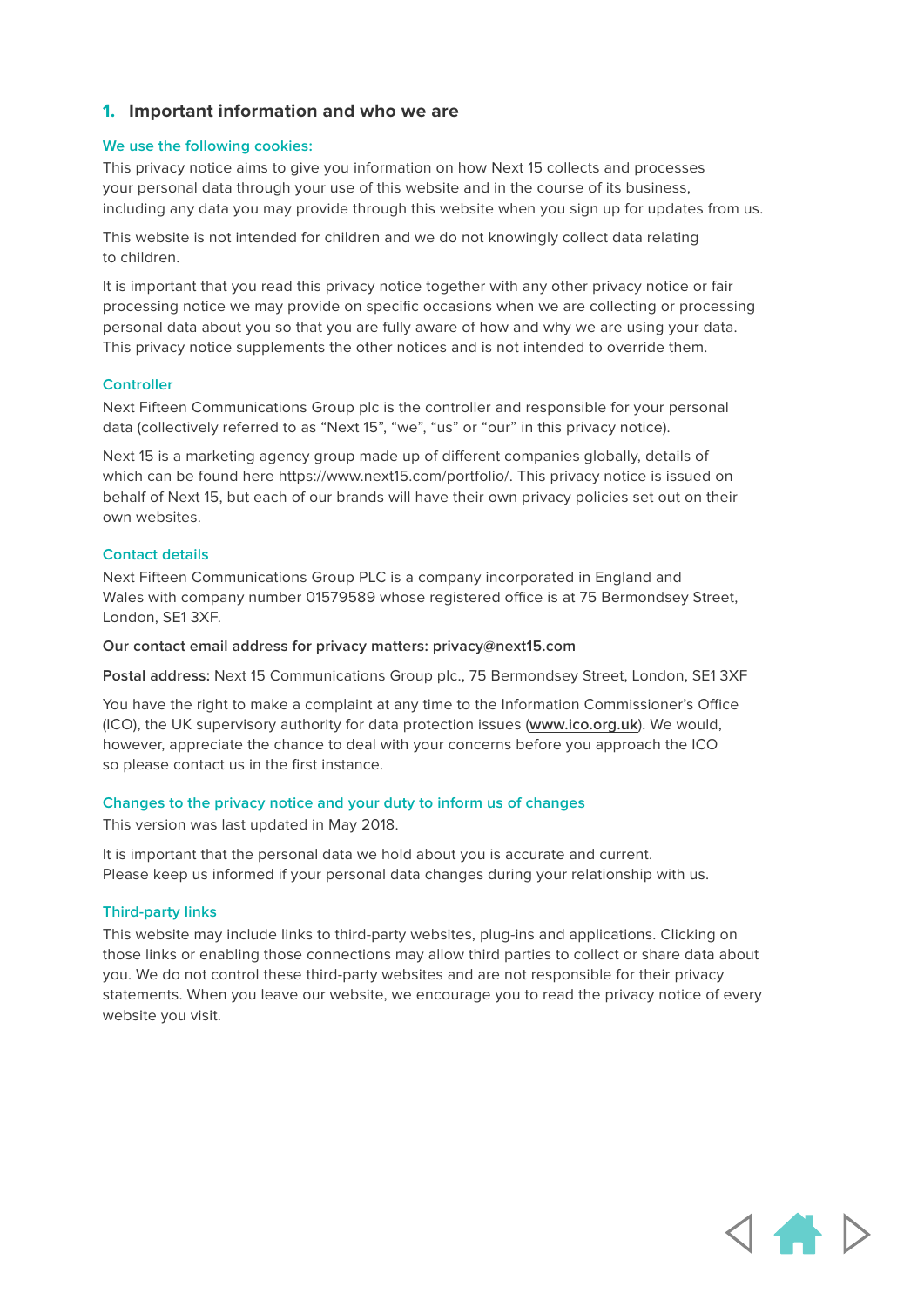#### <span id="page-3-0"></span>**2. The data we collect about you**

Personal data, or personal information, means any information about an individual from which that person can be identified. It does not include data where the identity has been removed (anonymous data).

**We may collect, use, store and transfer different kinds of personal data about you which we have grouped together as follows:**

- **Identity Data** includes first name last name, username or similar identifier, marital status, title, date of birth and gender.
- **Contact Data** includes billing address, delivery address, email address and telephone numbers.
- **Financial Data** includes bank account and payment card details.
- **Transaction Data** includes details about payments to and from you.
- **Technical Data** includes internet protocol (IP) address, your login data, browser type and version, time zone setting and location, browser plug-in types and versions, operating system and platform and other technology on the devices you use to access this website.
- **Usage Data** includes information about how you use our website, products and services.
- **Marketing and Communications Data** includes your preferences in receiving marketing from us and our third parties and your communication preferences.

We also collect, use and share **Aggregated Data** such as statistical or demographic data for any purpose. Aggregated Data may be derived from your personal data but is not considered personal data in law as this data does not directly or indirectly reveal your identity. For example, we may aggregate your Usage Data to calculate the percentage of users accessing a specific website feature. However, if we combine or connect Aggregated Data with your personal data so that it can directly or indirectly identify you, we treat the combined data as personal data which will be used in accordance with this privacy notice.

We do not collect any **Special Categories of Personal Data** about you (this includes details about your race or ethnicity, religious or philosophical beliefs, sex life, sexual orientation, political opinions, trade union membership, information about your health and genetic and biometric data). Nor do we collect any information about criminal convictions and offences.

#### **If you fail to provide personal data**

Where we need to collect personal data by law, or under the terms of a contract we have with you and you fail to provide that data when requested, we may not be able to perform the contract we have or are trying to enter into with you (for example, to provide you with goods or services). In this case, we may have to cancel a product or service you have with us but we will notify you if this is the case at the time.

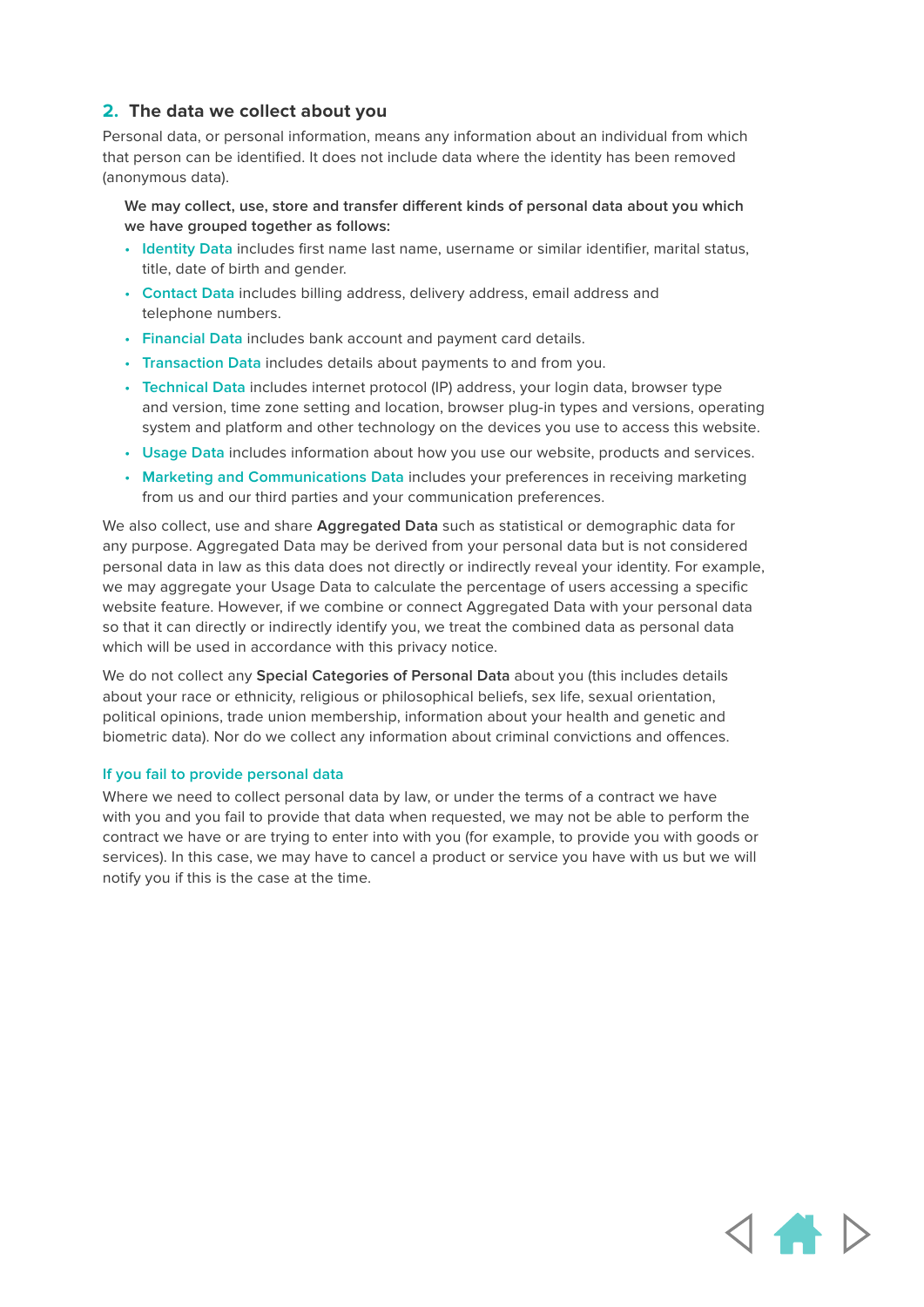#### <span id="page-4-0"></span>**3. How is your personal data collected?**

#### **We use different methods to collect data from and about you including through:**

- **Direct interactions.** You may give us your Identity, Contact and Financial Data by filling in forms or by corresponding with us by post, phone, email or otherwise. This includes personal data you provide when you:
	- subscribe to our service or publications;
	- request marketing to be sent to you;
	- give us some feedback; or
	- provide us with services.
- **Automated technologies or interactions.** As you interact with our website, we may automatically collect Technical Data about your equipment, browsing actions and patterns. We collect this personal data by using cookies, and other similar technologies. We may also receive Technical Data about you if you visit other websites employing our cookies. Please see our **[cookie policy](https://www.next15.com/cookie-policy/)** for further details.
- **Third parties or publicly available sources.** We may receive personal data about you from various third parties and public sources as set out below:
	- Technical Data from the following parties:
		- (a) analytics providers such as Google based outside the EU; and
		- (b) search information providers.
	- Contact, Financial and Transaction Data from providers of technical, payment and delivery services.
	- Identity and Contact Data from data brokers or aggregators.
	- Identity and Contact Data from publicly availably sources such as Companies House and the Electoral Register based inside the EU.

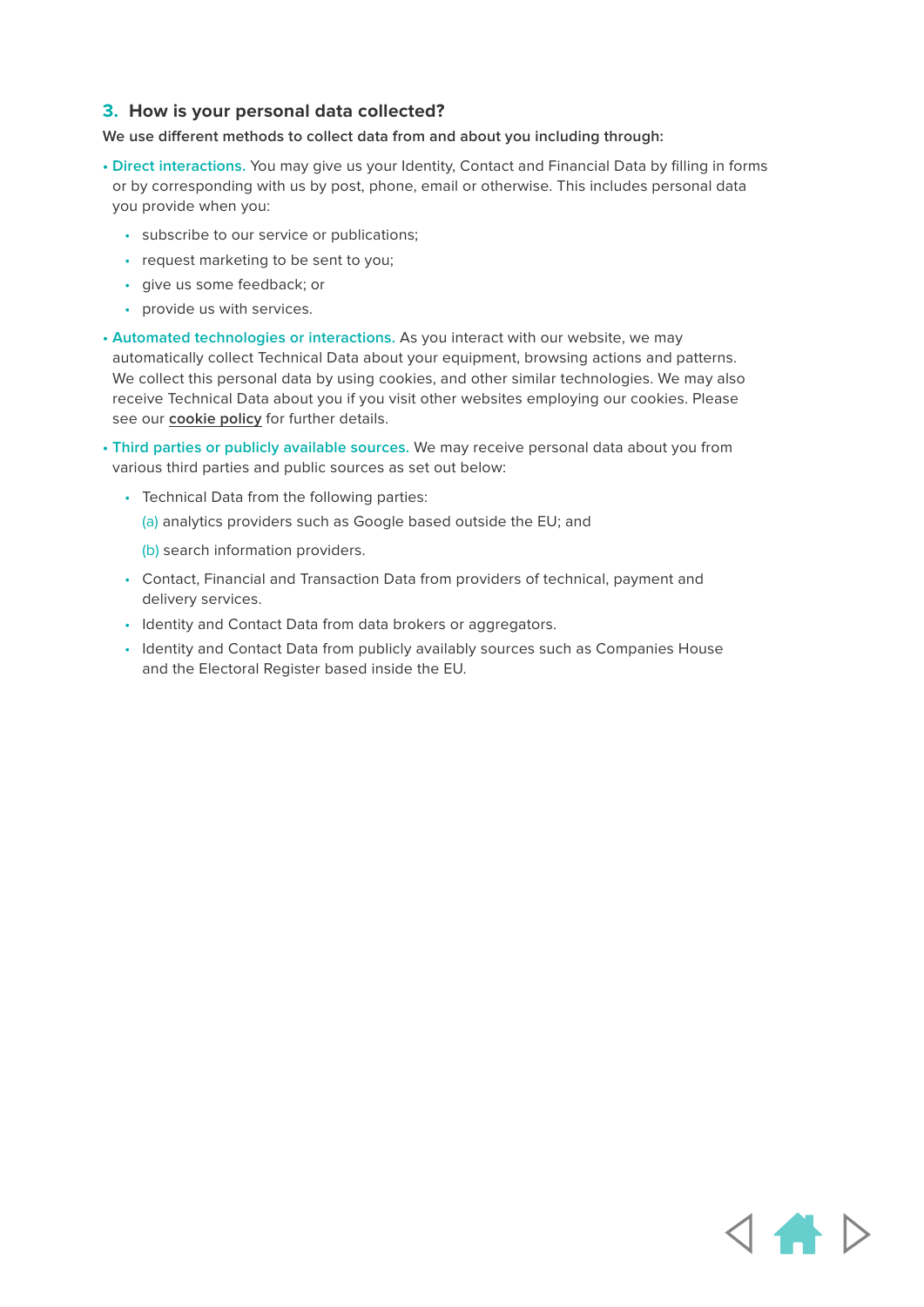#### <span id="page-5-0"></span>**4. How we use your personal data**

We will only use your personal data when the law allows us to. Most commonly, we will use your personal data in the following circumstances:

- Where we need to perform the contract we are about to enter into or have entered into with you.
- Where it is necessary for our legitimate interests (or those of a third party) and your interests and fundamental rights do not override those interests.
- Where we need to comply with a legal or regulatory obligation.

**[Click here](#page-11-0)** to find out more about the types of lawful basis that we will rely on to process your personal data.

Generally we do not rely on consent as a legal basis for processing your personal data other than in relation to sending third party direct marketing communications to you via email or text message. You have the right to withdraw consent to marketing at any time by **[contacting us](mailto:privacy%40next15.com?subject=)**.

#### **Purposes for which we will use your personal data**

We have set out below, in a table format, a description of all the ways we may use your personal data, and which of the legal bases we would rely on to do so. We have also identified what our legitimate interests would be where appropriate.

Note that we may process your personal data for more than one lawful ground depending on |the specific purpose for which we are using your data. Please **[contact us](mailto:privacy%40next15.com?subject=)** if you need details about the specific legal ground we are relying on to process your personal data where more than one ground has been set out in the table below.

| <b>Purpose/Activity</b>                                                                                                                                                                 | Type of data                                                                                           | Lawful basis for<br>processing including<br>basis of legitimate interest                                                                                                                                                                   |
|-----------------------------------------------------------------------------------------------------------------------------------------------------------------------------------------|--------------------------------------------------------------------------------------------------------|--------------------------------------------------------------------------------------------------------------------------------------------------------------------------------------------------------------------------------------------|
| To register you as a new<br>supplier or client of a Next 15<br>group company                                                                                                            | (a) Identity<br>(b) Contact                                                                            | Performance of a contract with you                                                                                                                                                                                                         |
| To process and deliver<br>any services (or our receipt<br>of services):<br>(a) Manage payments,<br>fees and charges<br>(b) Collect and recover<br>money owed to us                      | (a) Identity<br>(b) Contact<br>(c) Financial<br>(d) Transaction<br>(e) Marketing and<br>Communications | (a) Performance of a contract with you<br>(b) Necessary for our legitimate<br>interests (to recover debts due to us)                                                                                                                       |
| To manage our relationship<br>with you which will include:<br>(a) Notifying you about changes<br>to our terms or privacy policy<br>(b) Asking you to leave a review<br>or take a survey | (a) Identity<br>(b) Contact<br>(c) Marketing and<br>Communications                                     | (a) Performance of a contract with you<br>(b) Necessary to comply with a<br>legal obligation<br>(c) Necessary for our legitimate<br>interests (to keep our records<br>updated and to study how<br>customers use our products/<br>services) |

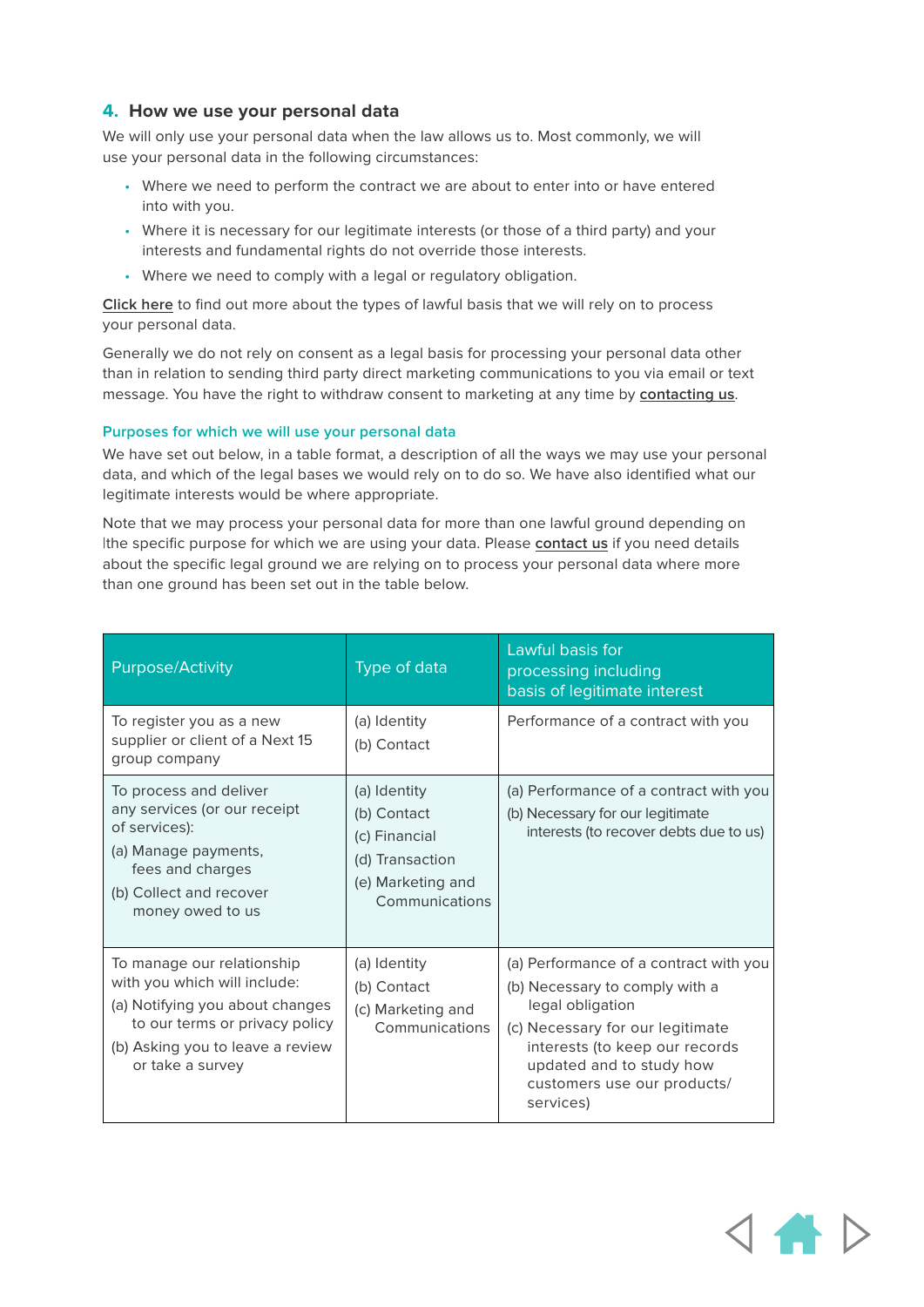| <b>Purpose/Activity</b>                                                                                                                                                                | Type of data                                                                                     | Lawful basis for<br>processing including<br>basis of legitimate interest                                                                                                                                                                                                                                       |
|----------------------------------------------------------------------------------------------------------------------------------------------------------------------------------------|--------------------------------------------------------------------------------------------------|----------------------------------------------------------------------------------------------------------------------------------------------------------------------------------------------------------------------------------------------------------------------------------------------------------------|
| To administer and protect our<br>business and this website<br>(including troubleshooting,<br>data analysis, testing, system<br>maintenance, support, reporting<br>and hosting of data) | (a) Identity<br>(b) Contact<br>(c) Technical                                                     | (a) Necessary for our legitimate<br>interests (for running our business,<br>provision of administration and IT<br>services, network security, to<br>prevent fraud and in the context<br>of a business reorganisation or<br>group restructuring exercise)<br>(b) Necessary to comply with a<br>legal obligation |
| To deliver relevant website<br>content and advertisements<br>to you and measure or<br>understand the effectiveness<br>of the advertising we serve<br>to you                            | (a) Identity<br>(b) Contact<br>(c) Usage<br>(f) Marketing and<br>Communications<br>(e) Technical | Necessary for our legitimate interests<br>(to study how customers use our<br>products/services, to develop them,<br>to grow our business and to inform<br>our marketing strategy)                                                                                                                              |
| To use data analytics to<br>improve our website, products/<br>services, marketing, customer<br>relationships and experiences                                                           | (a) Technical<br>(b) Usage                                                                       | Necessary for our legitimate<br>interests (to define types of<br>customers for our products and<br>services, to keep our website<br>updated and relevant, to develop<br>our business and to inform our<br>marketing strategy)                                                                                  |
| To make suggestions and<br>recommendations to you<br>about services that may be<br>of interest to you                                                                                  | (a) Identity<br>(b) Contact<br>(c) Technical<br>(d) Usage                                        | Necessary for our legitimate<br>interests (to develop our products/<br>services and grow our business)                                                                                                                                                                                                         |

#### **Marketing**

We do not currently undertake any direct marketing, but should we do so in the future we will strive to provide you with choices regarding our personal data use.

#### **Third-party marketing**

As above, we don't currently undertake this type of marketing, but if we were ever to share your personal data with any company outside the Next 15 group of companies for marketing purposes we would get your express opt-in consent before doing so.

#### **Opting out**

If we do undertake any marketing in the future, you will be able to ask us or third parties (if applicable) to stop sending you marketing messages at any time by **[contacting us](mailto:privacy%40next15.com?subject=)** at any time.

Where you opt out of receiving these marketing messages, this will not apply to personal data provided to us as a result of our receipt of services or other transaction.

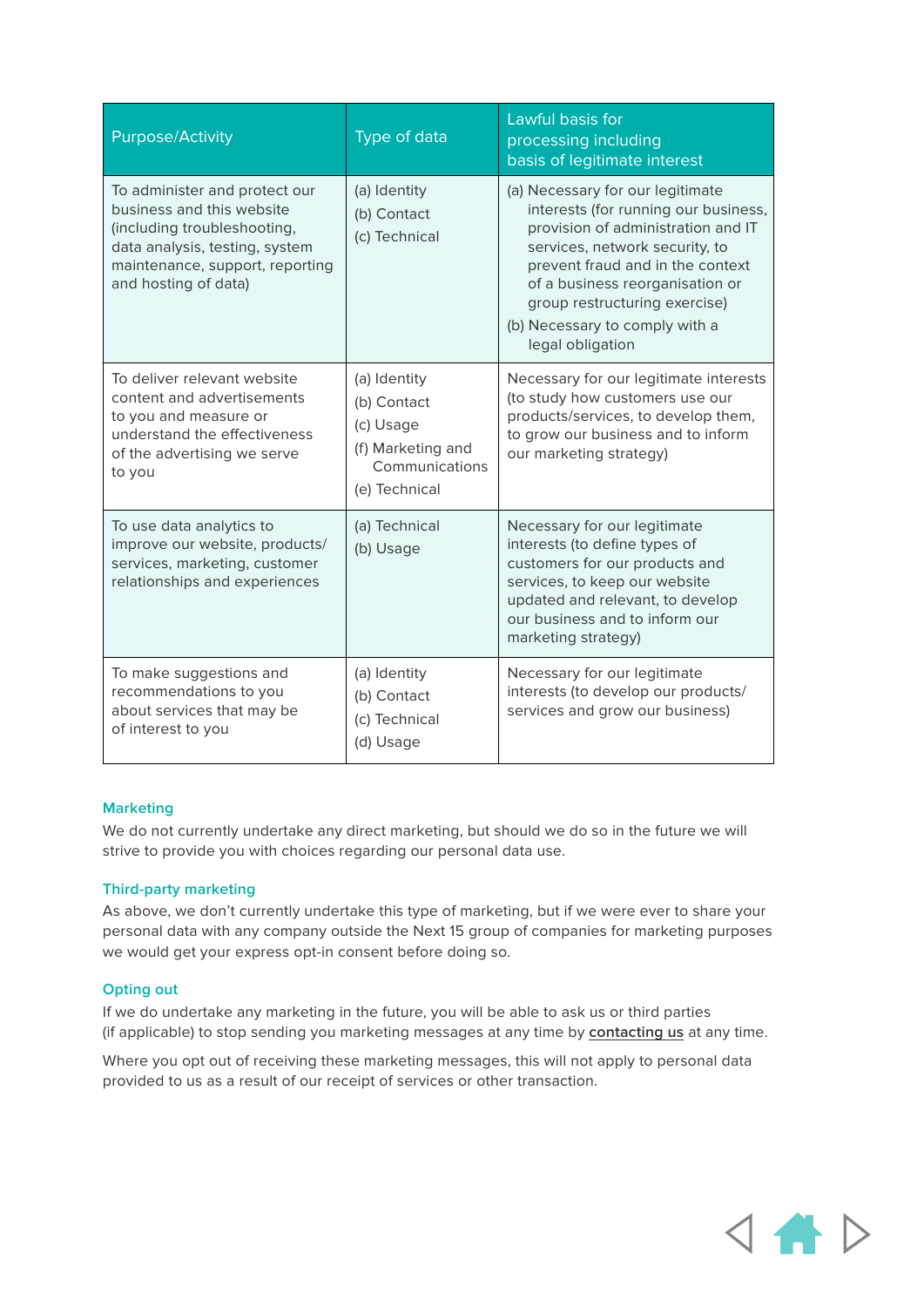#### **Cookies**

You can set your browser to refuse all or some browser cookies, or to alert you when websites set or access cookies. If you disable or refuse cookies, please note that some parts of this website may become inaccessible or not function properly. For more information about the cookies we use, please see our **[cookie policy.](https://www.next15.com/cookie-policy/)**

#### **Change of purpose**

We will only use your personal data for the purposes for which we collected it, unless we reasonably consider that we need to use it for another reason and that reason is compatible with the original purpose. If you wish to get an explanation as to how the processing for the new purpose is compatible with the original purpose, please **[contact us](mailto:privacy%40next15.com?subject=)**.

If we need to use your personal data for an unrelated purpose, we will notify you and we will explain the legal basis which allows us to do so.

Please note that we may process your personal data without your knowledge or consent, in compliance with the above rules, where this is required or permitted by law.

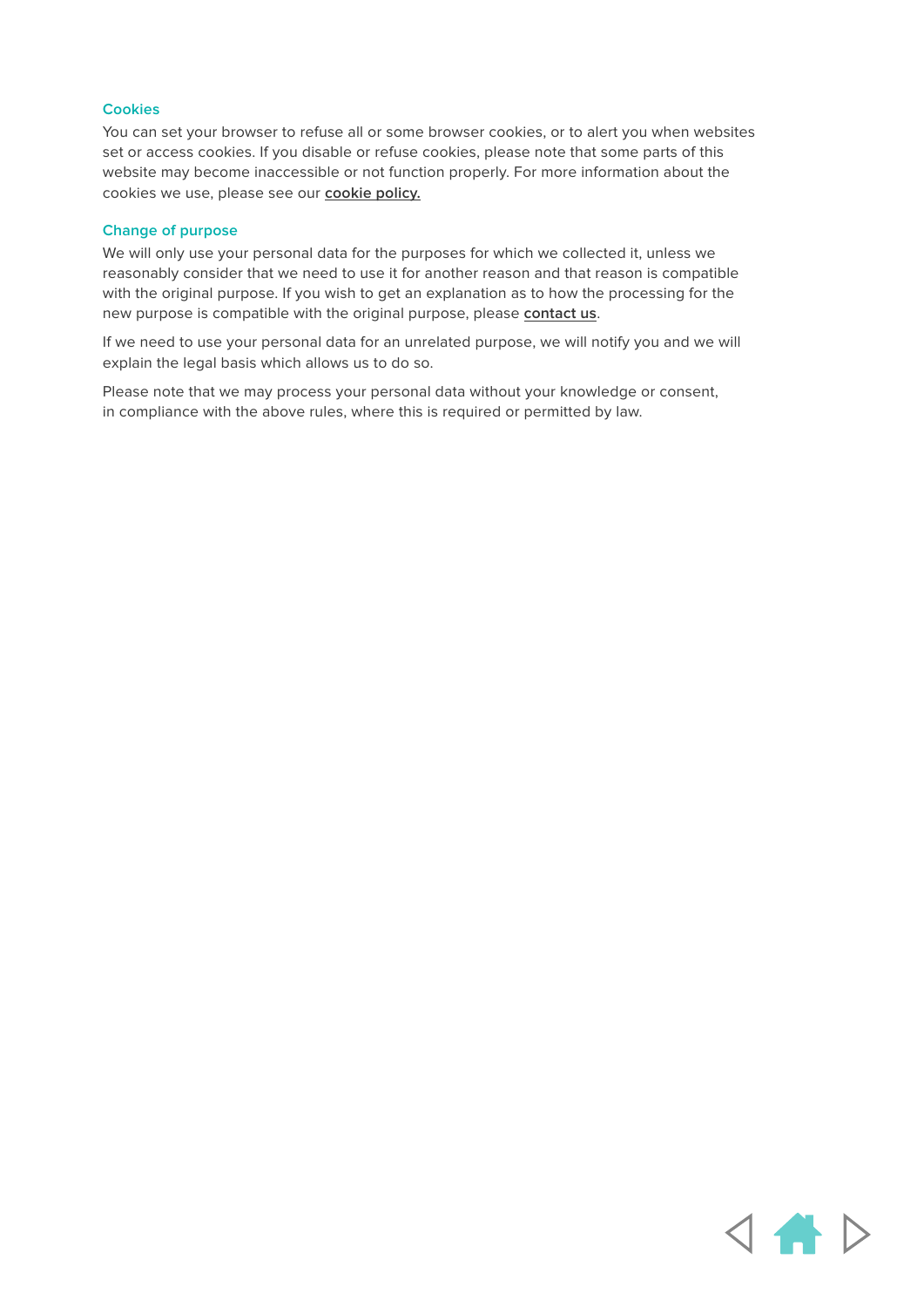### <span id="page-8-0"></span>**5. Disclosures of your personal data**

We may have to share your personal data with the parties set out below for the purposes set out in the table in paragraph 4 above.

- Internal Third Parties as set out in the **[Glossary](#page-11-0)**.
- External Third Parties as set out in the **[Glossary](#page-11-0)**.
- Third parties to whom we may choose to sell, transfer, or merge parts of our business or our assets. Alternatively, we may seek to acquire other businesses or merge with them. If a change happens to our business, then the new owners may use your personal data in the same way as set out in this privacy notice.

We require all third parties to respect the security of your personal data and to treat it in accordance with the law. We do not allow our third-party service providers to use your personal data for their own purposes and only permit them to process your personal data for specified purposes and in accordance with our instructions.

#### **6. International transfers**

We may share your personal data within the Next 15 Group. This may involve transferring your data outside the European Economic Area (EEA). We have therefore entered into a specific intra-group contract approved by the European Commission which gives these transfers of personal data the same protection it has in Europe. For further details, see **[European](https://ec.europa.eu/info/law/law-topic/data-protection/data-transfers-outside-eu/model-contracts-transfer-personal-data-third-countries_en)  [Commission: Model contracts for the transfer of personal data to third countries](https://ec.europa.eu/info/law/law-topic/data-protection/data-transfers-outside-eu/model-contracts-transfer-personal-data-third-countries_en)**.

Many of our external third party services providers are also based outside the EEA so their processing of your personal data will involve a transfer of data outside the EEA.

Whenever we transfer your personal data out of the EEA to these third parties, we ensure a similar degree of protection is afforded to it by ensuring at least one of the following safeguards is implemented:

- We will only transfer your personal data to countries that have been deemed to provide an adequate level of protection for personal data by the European Commission. For further details, see **[European Commission: Adequacy of the protection of personal](https://ec.europa.eu/info/law/law-topic/data-protection/data-transfers-outside-eu/adequacy-protection-personal-data-non-eu-countries_en)  [data in non-EU countries](https://ec.europa.eu/info/law/law-topic/data-protection/data-transfers-outside-eu/adequacy-protection-personal-data-non-eu-countries_en)**.
- Where we use certain service providers, we may use specific contracts approved by the European Commission which give personal data the same protection it has in Europe. For further details, see **[European Commission: Model contracts for the transfer of](https://ec.europa.eu/info/law/law-topic/data-protection/data-transfers-outside-eu/model-contracts-transfer-personal-data-third-countries_en)  [personal data to third countries](https://ec.europa.eu/info/law/law-topic/data-protection/data-transfers-outside-eu/model-contracts-transfer-personal-data-third-countries_en)**.
- Where we use providers based in the US, we may transfer data to them if they are part of the Privacy Shield which requires them to provide similar protection to personal data shared between the Europe and the US. For further details, see **[European Commission:](https://ec.europa.eu/info/law/law-topic/data-protection/data-transfers-outside-eu/eu-us-privacy-shield_en)  [EU-US Privacy Shield](https://ec.europa.eu/info/law/law-topic/data-protection/data-transfers-outside-eu/eu-us-privacy-shield_en)**.

Please **[contact us](mailto:privacy%40next15.com?subject=)** if you want further information on the specific mechanism used by us when transferring your personal data out of the EEA.

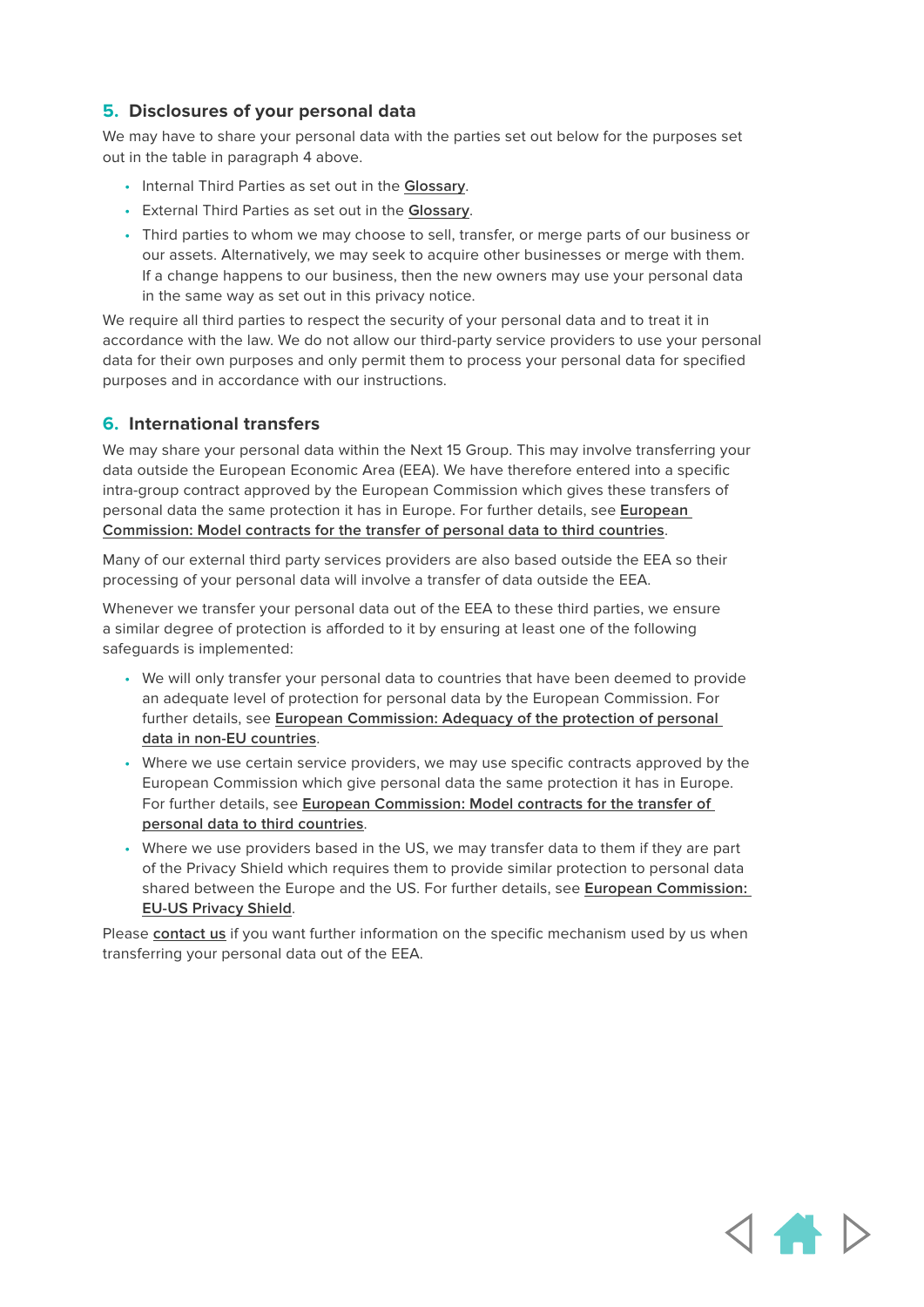# <span id="page-9-0"></span>**7. Data security**

We have put in place appropriate security measures to prevent your personal data from being accidentally lost, used or accessed in an unauthorised way, altered or disclosed. In addition, we limit access to your personal data to those employees, agents, contractors and other third parties who have a business need to know. They will only process your personal data on our instructions and they are subject to a duty of confidentiality.

We have put in place procedures to deal with any suspected personal data breach and will notify you and any applicable regulator of a breach where we are legally required to do so.

## **8. Data retention**

#### **How long will you use my personal data for?**

We will only retain your personal data for as long as necessary to fulfil the purposes we collected it for, including for the purposes of satisfying any legal, accounting, or reporting requirements.

To determine the appropriate retention period for personal data, we consider the amount, nature, and sensitivity of the personal data, the potential risk of harm from unauthorised use or disclosure of your personal data, the purposes for which we process your personal data and whether we can achieve those purposes through other means, and the applicable legal requirements.

In some circumstances you can ask us to delete your data: see **[Right to Erasure](#page-10-0)** below for further information.

In some circumstances we may anonymise your personal data (so that it can no longer be associated with you) for research or statistical purposes in which case we may use this information indefinitely without further notice to you.

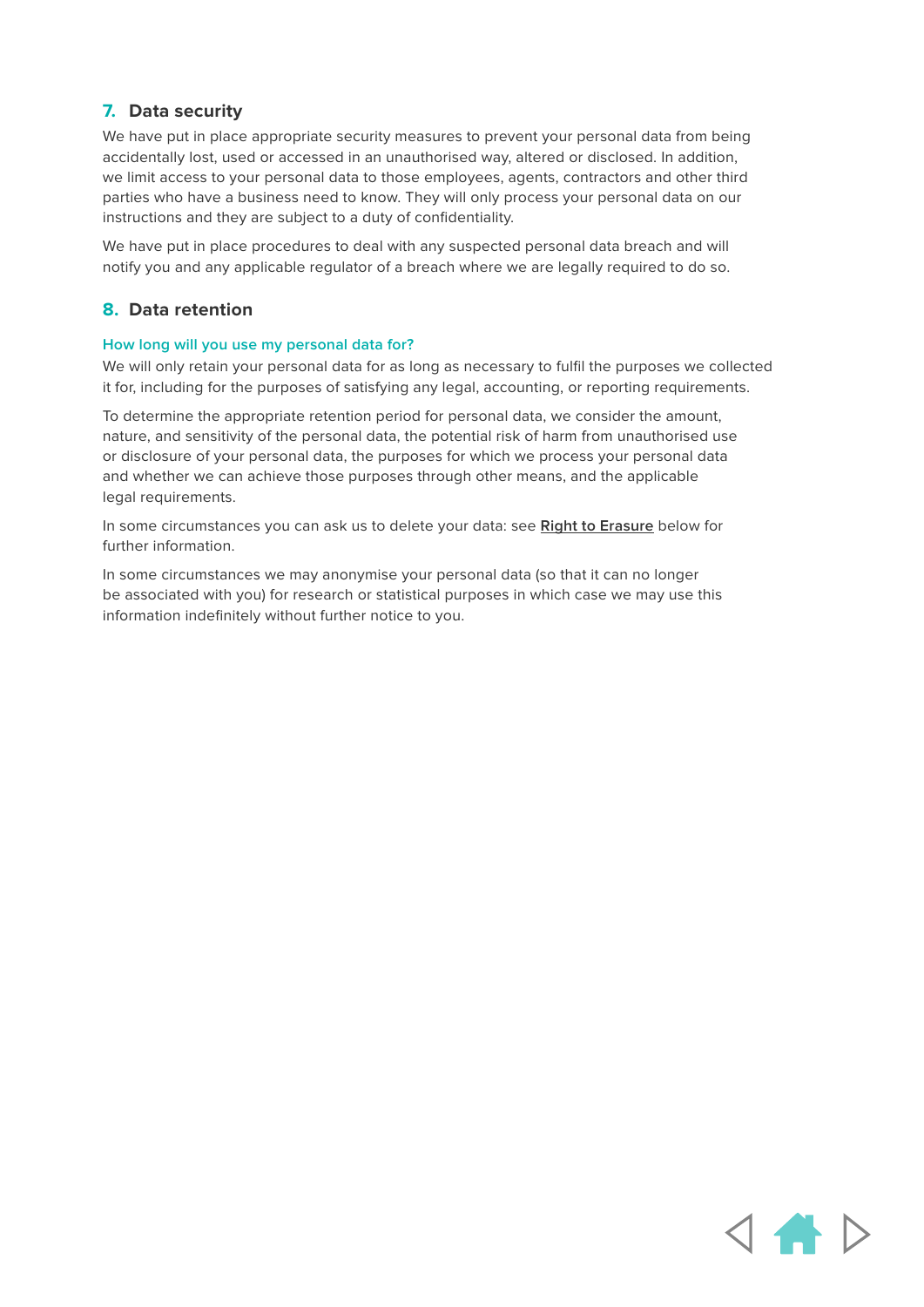# <span id="page-10-0"></span>**9. Your legal rights**

| What are your rights?                                                                                                                                                                                      |                                                                                                                                                                                                                                                                                                                                                                                                                              |  |
|------------------------------------------------------------------------------------------------------------------------------------------------------------------------------------------------------------|------------------------------------------------------------------------------------------------------------------------------------------------------------------------------------------------------------------------------------------------------------------------------------------------------------------------------------------------------------------------------------------------------------------------------|--|
| By law, you have a number of rights when it comes to your personal information.<br>Further information and advice about your rights can be obtained from the data<br>protection regulator in your country. |                                                                                                                                                                                                                                                                                                                                                                                                                              |  |
| <b>Rights</b>                                                                                                                                                                                              | What does this mean?                                                                                                                                                                                                                                                                                                                                                                                                         |  |
| 1. The right to object to processing                                                                                                                                                                       | You have the right to object to certain types of<br>processing, including processing for direct marketing<br>(i.e. if you no longer want to be contacted with<br>potential opportunities).                                                                                                                                                                                                                                   |  |
| 2. The right to be informed                                                                                                                                                                                | You have the right to be provided with clear, transparent<br>and easily understandable information about how we<br>use your information and your rights. This is why<br>we're providing you with the information in this Policy.                                                                                                                                                                                             |  |
| 3. The right of access                                                                                                                                                                                     | You have the right to obtain access to your information<br>(if we're processing it), and certain other information<br>(similar to that provided in this Privacy Policy).<br>This is so you're aware and can check that we're using<br>your information in accordance with data protection law.                                                                                                                               |  |
| 4. The right to rectification                                                                                                                                                                              | You are entitled to have your information corrected if it's<br>inaccurate or incomplete.                                                                                                                                                                                                                                                                                                                                     |  |
| 5. The right to erasure                                                                                                                                                                                    | This is also known as 'the right to be forgotten' and, in<br>simple terms, enables you to request the deletion or<br>removal of your information where there's no<br>compelling reason for us to keep using it. This is not a<br>general right to erasure; there are exceptions.                                                                                                                                             |  |
| 6. The right to restrict processing                                                                                                                                                                        | You have rights to 'block' or suppress further use of<br>your information. When processing is restricted, we can<br>still store your information, but may not use it further.<br>We keep lists of people who have asked for further use<br>of their information to be 'blocked' to make sure the<br>restriction is respected in future.                                                                                      |  |
| 7. The right to data portability                                                                                                                                                                           | You have rights to obtain and reuse your personal<br>information for your own purposes across different<br>services. For example, if you decide to switch to a new<br>provider, this enables you to move, copy or transfer your<br>information easily between our IT systems and theirs<br>safely and securely, without affecting its usability.                                                                             |  |
| 8. The right to lodge a complaint                                                                                                                                                                          | You have the right to lodge a complaint about the way<br>we handle or process your personal information with<br>your national data protection regulator.                                                                                                                                                                                                                                                                     |  |
| 9. The right to withdraw consent                                                                                                                                                                           | If you have given your consent to anything we do<br>with your personal information, you have the right to<br>withdraw your consent at any time (although if you do<br>so, it does not mean that anything we have done with<br>your personal information with your consent up to that<br>point is unlawful). This includes your right to withdraw<br>consent to us using your personal information for<br>marketing purposes. |  |

If you wish to exercise any of the rights set out above, please **[contact us](mailto:privacy%40next15.com?subject=)**.